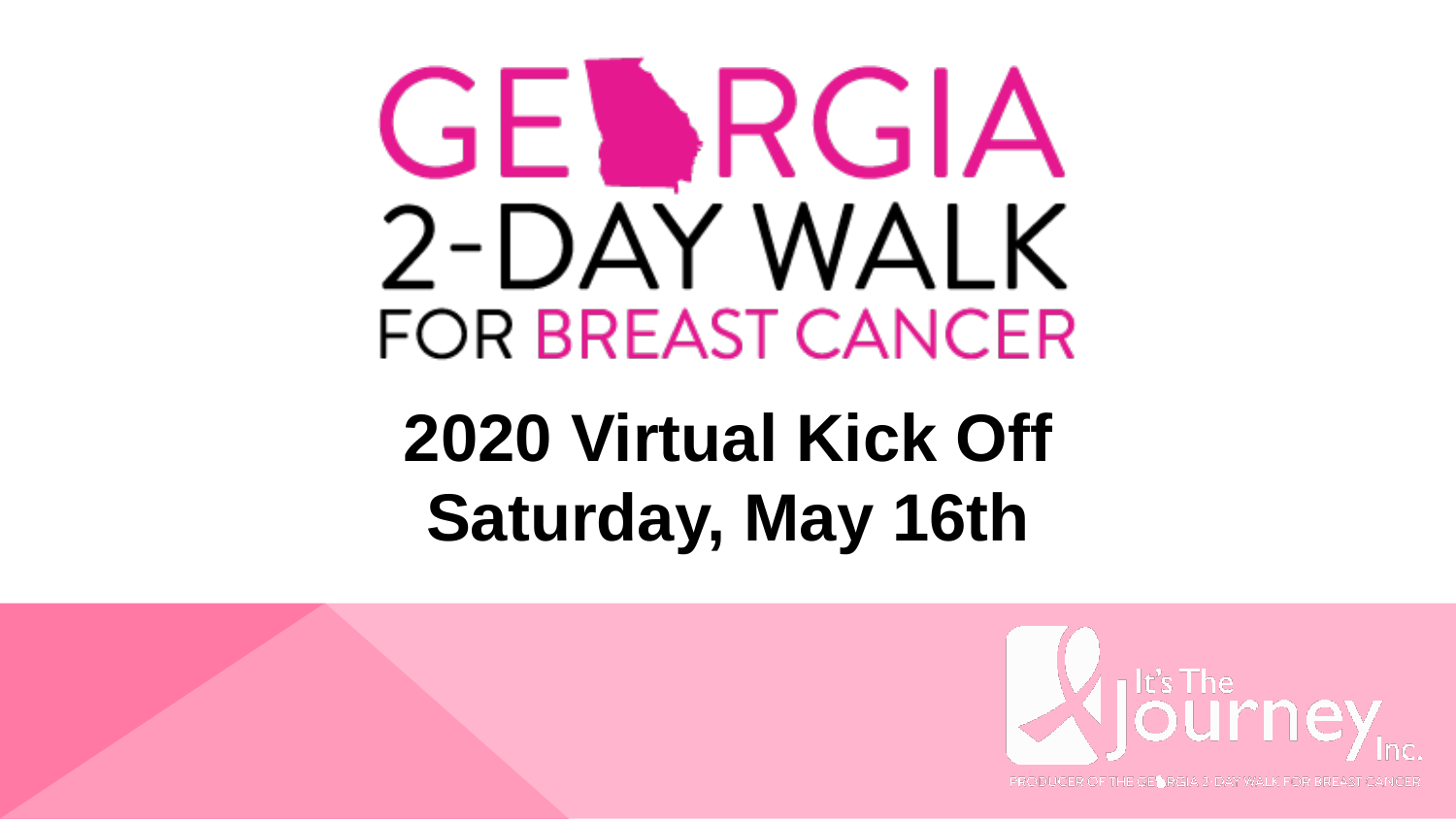### **Thank you to our 2020 Pink Diamond Presenting Sponsor:**



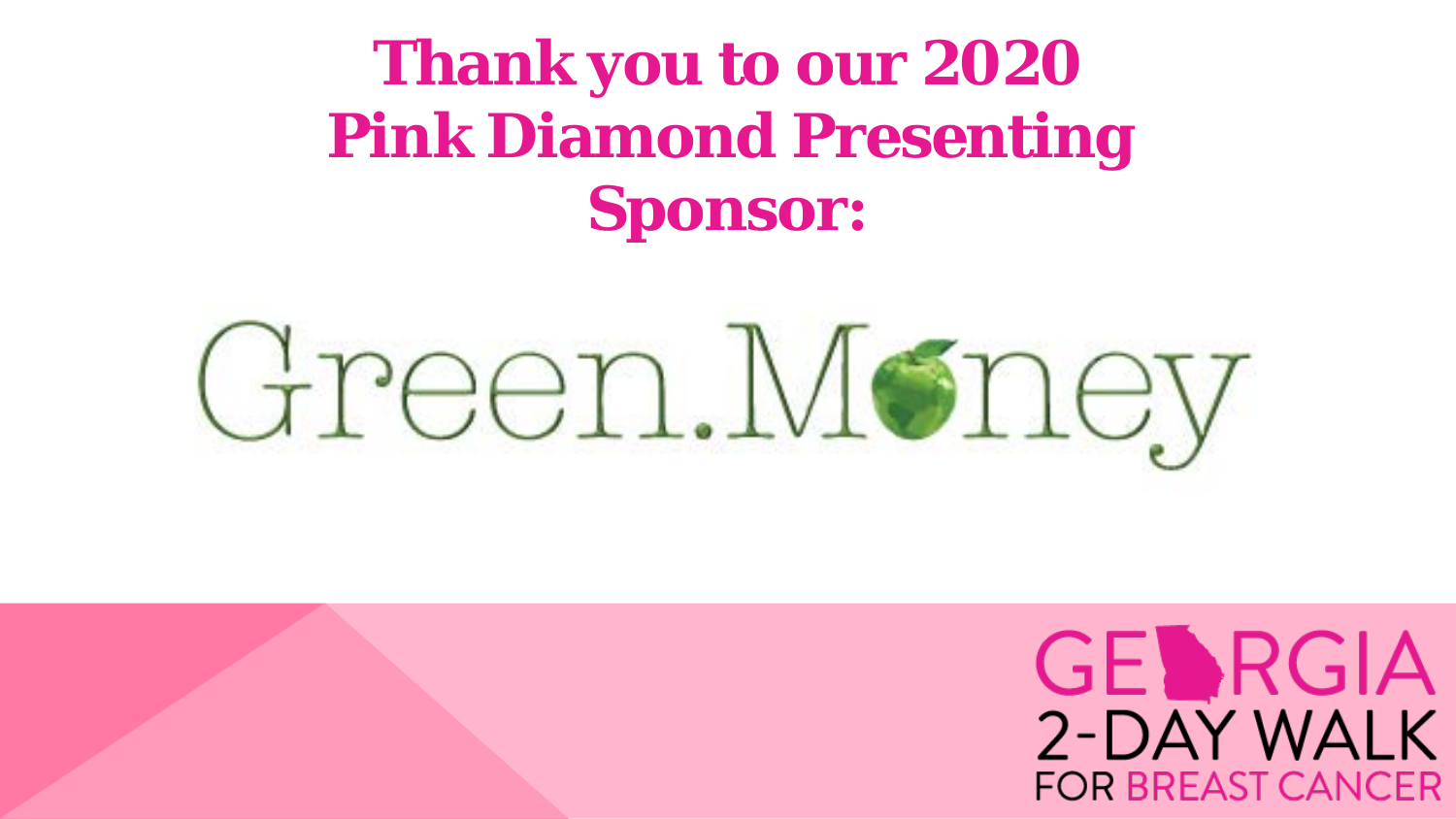#### **Welcome: Stephani Tucker Executive Director, It's The Journey**

**We know you will all have lots of questions. We will be muting everyone's microphones while we go through the presentation today.** 

**If you have questions, we encourage you to submit those via the chat box. Once the presentation is concluded, we will answer as many questions as we can within the time available to us.** 

**If your question is not answered today, you can email that to Whitney at [wjones@2daywalk.org](mailto:wjones@2daywalk.org) and she will forward that to whomever on staff is best able to answer your inquiry.**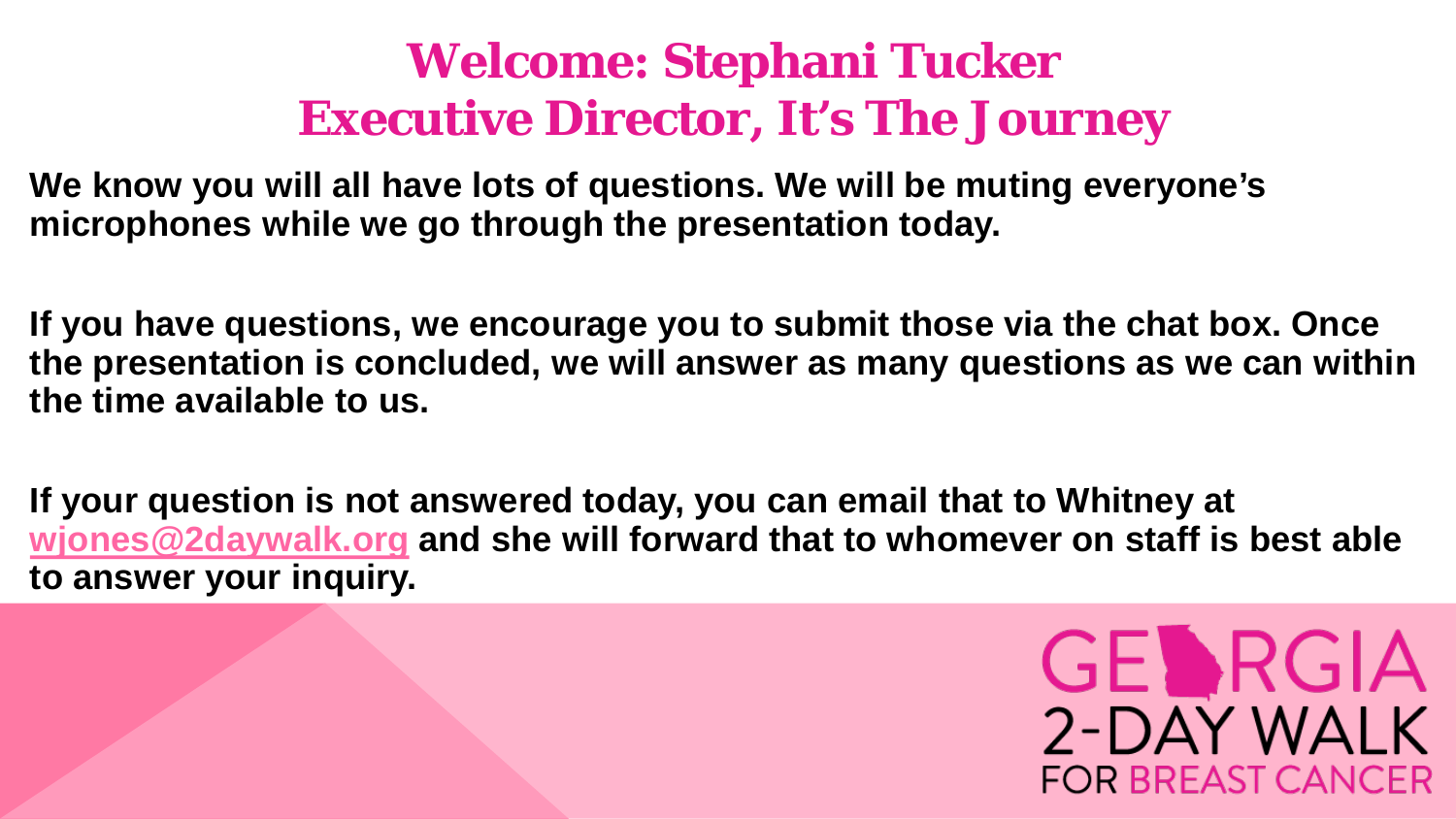#### **Changes for 2020**

• **On Tuesday, May 5th, the City of Atlanta announced that they will not be issuing permits for large outdoor events like parades and festivals. This directly affects the Georgia 2-Day Walk for Breast Cancer and essentially means that we cannot host our walk as normal. There is nothing that we can do to override or change this decision, and other local cities and towns have indicated that they also will not allow us to obtain permits.**

• **Nearly 75% of you indicated in our recent survey that you either a) do not feel comfortable in gatherings of any size (over 52% of respondents), or b) only feel comfortable in very small groups.**

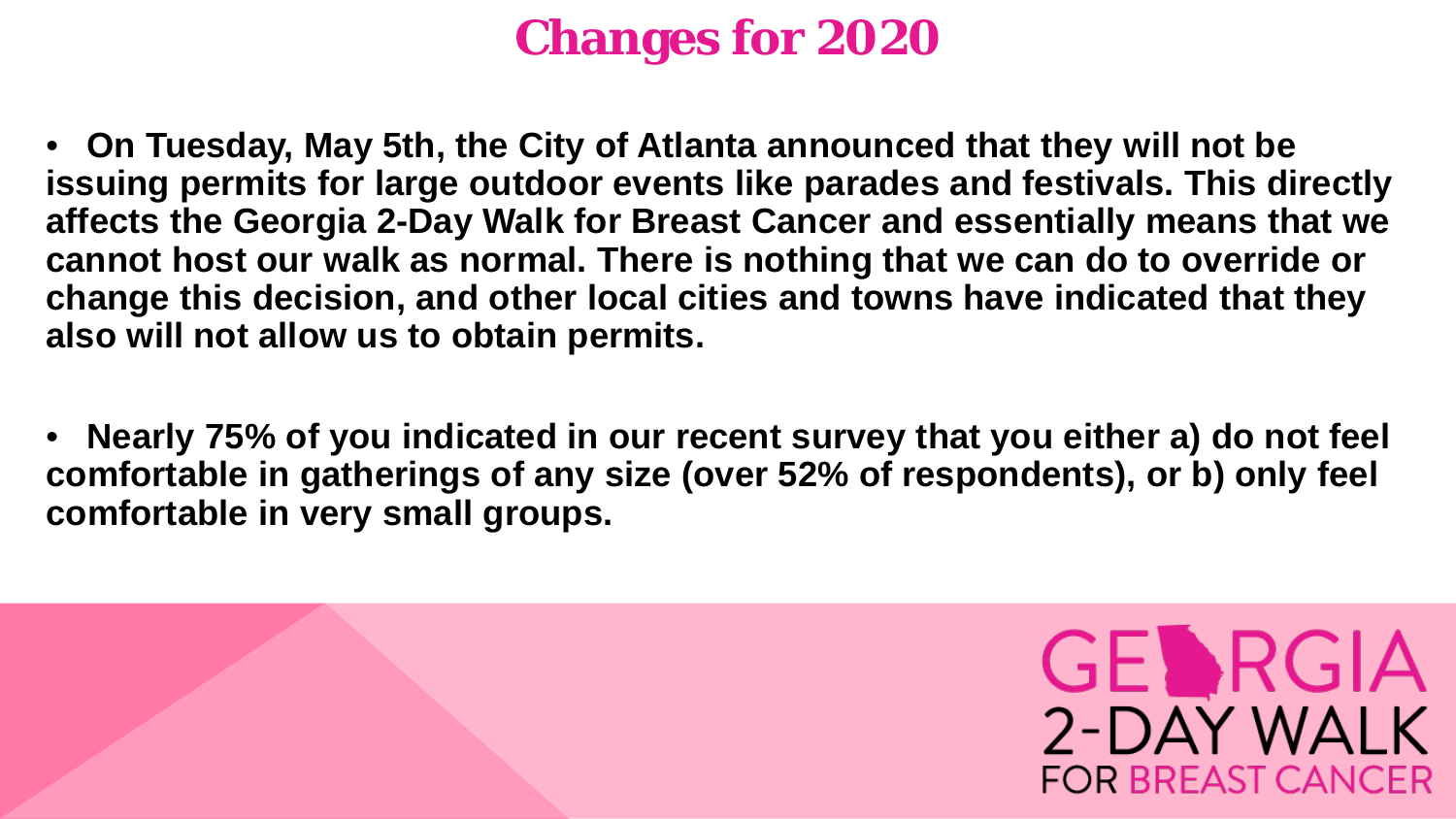#### **Keeping Our Focus on What Matters**

- **Our top priorities are and will always be:**
	- Your safety and well-being
	- Raising the funds our grantee partners desperately need in order to serve Georgia's breast health and breast cancer community
		- Their needs have only grown as a result of COVID-19, and we are doing everything we can to help fund their crucial work

#### **So how will we do that in 2020?? WE'RE GLAD YOU ASKED…**

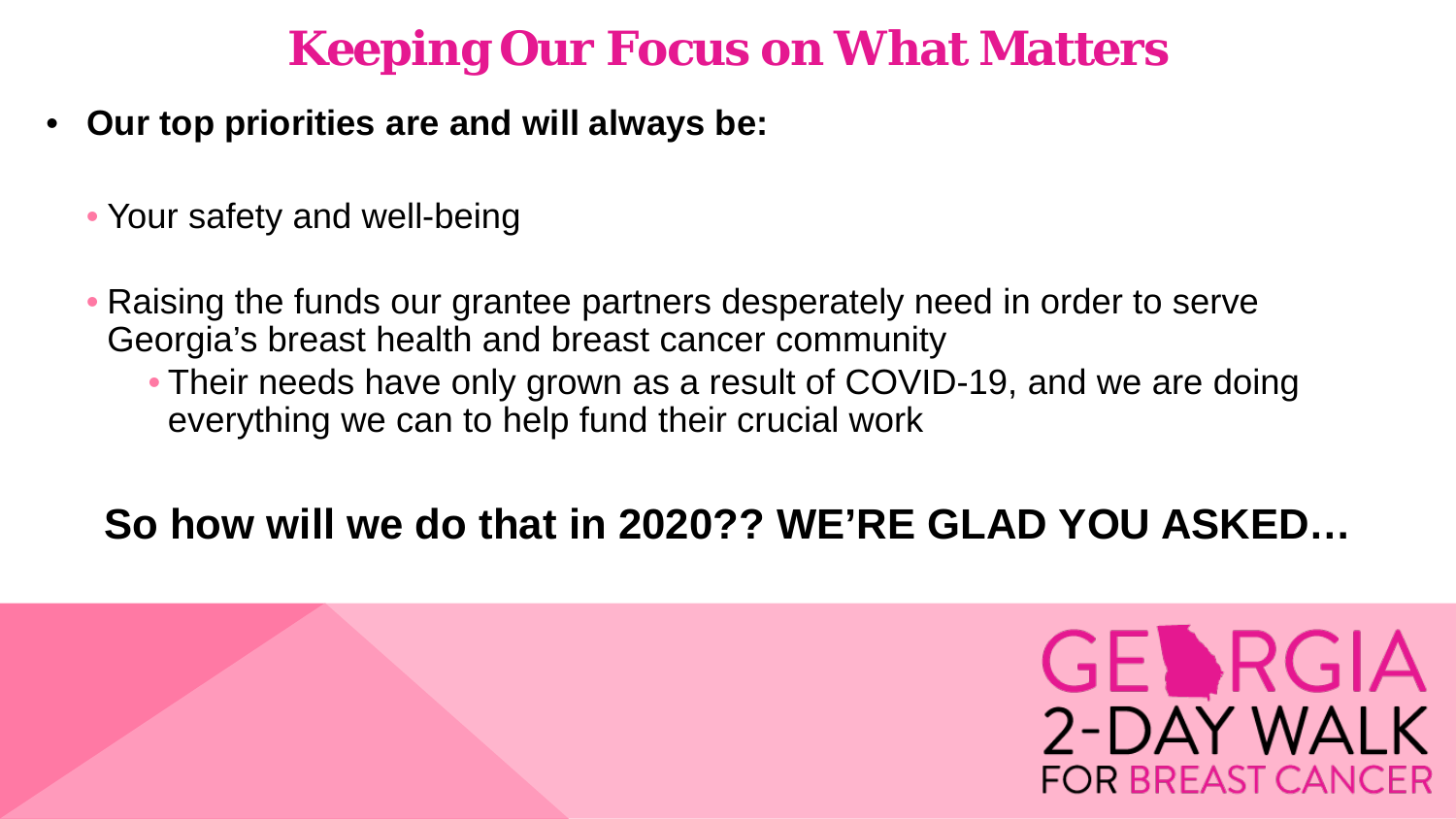#### **Adapting & Overcoming Together**

• **ITJ is excited to announce the release of a new software platform (coming August 10th) that is going to allow us to train together (and track our miles/steps), come up with some creative fundraising strategies, and to virtually tackle our 30 miles together for the 2020 Georgia 2-Day Walk for Breast Cancer Experience!**

• After the Virtual Gala on Saturday, June 6<sup>th</sup> (please join us on Facebook live!), **we will be rolling out a series of "Adventures!" Our first Adventure will start on Friday, June 12, and we will have a new Adventure every two weeks to participate in (more about this later), all leading up to our 2020 Georgia 2-Day Walk Experience!**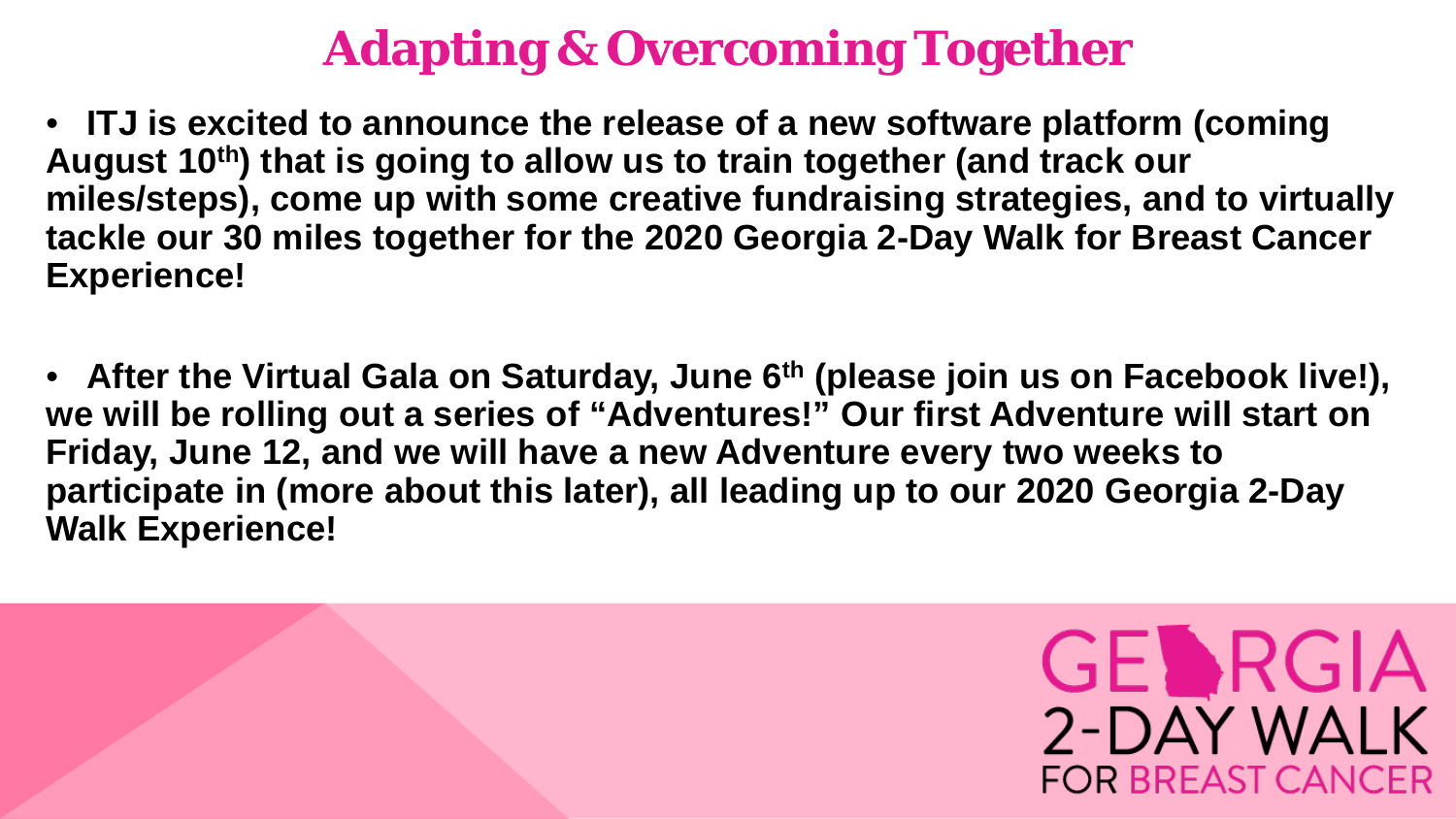#### **What About Registration?**

- **Everyone who is already registered as a 2-Day walker (both single day and 2-Day) or crew member can participate in this year's virtual 2-Day Walk Experience at no additional cost. Your full 2020 registration fee will automatically roll over to 2021.**
- **Anyone who has not yet registered has two choices:**
	- You can register for \*just\* the 2020 2-Day Walk Experience for \$35
		- *Includes access to the virtual 2-Day Walk platform, t-shirt, year button, and credentials*
	- You can register for 2020 at the normal \$160 rate, and you will be enrolled in both the 2020 Georgia 2-Day Walk Experience AND the 2021 Georgia 2-Day Walk for Breast Cancer
	- Register using the normal registration link:<https://itsthejourney.org/get-involved/> (see Chat Box for link)

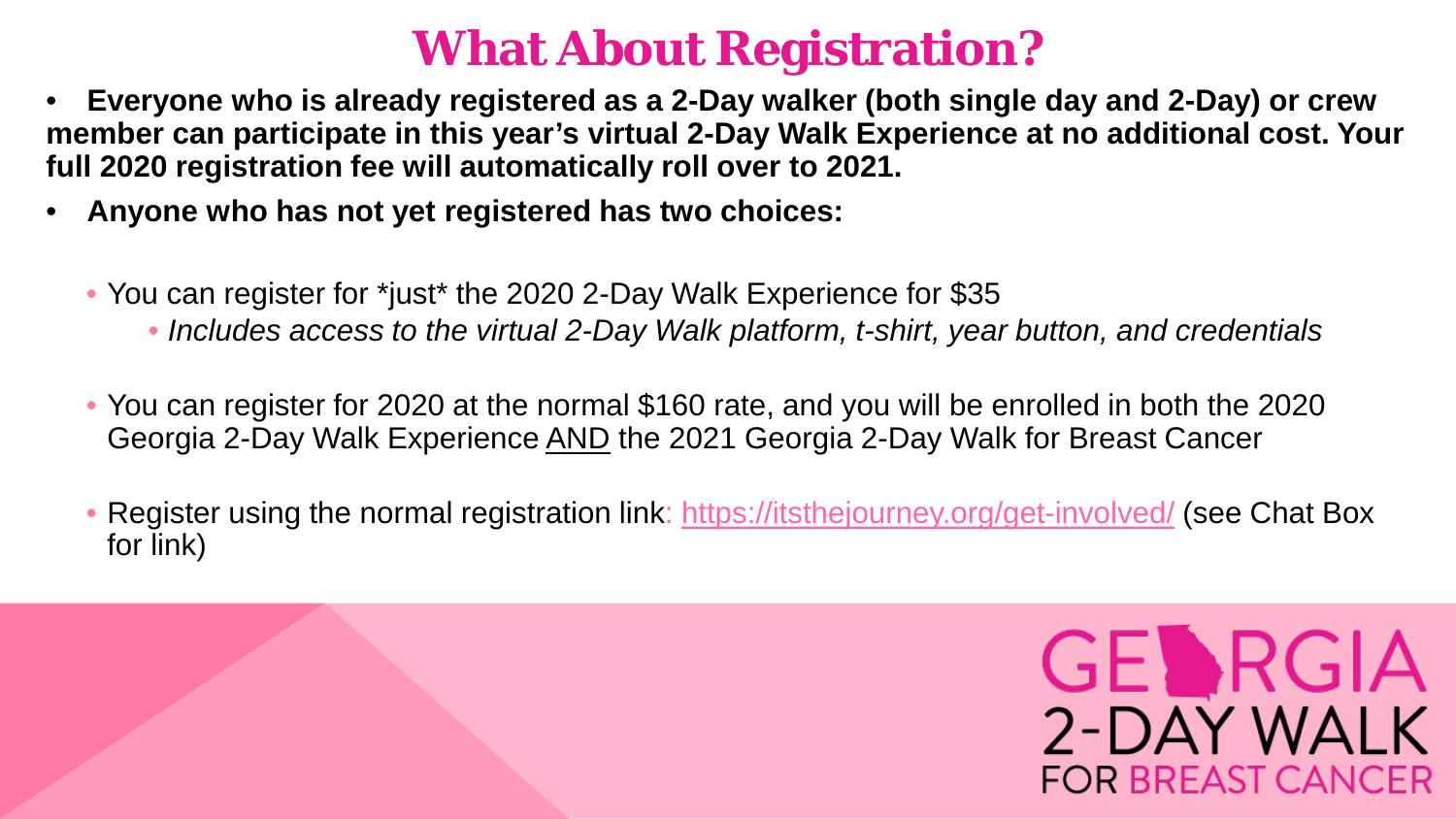#### **What About Fundraising?**

- **There will not be a required minimum for fundraising for the 2020 Walk**
- **The fundraising deadline for 2020 has been pushed back to December 5th**
- **In an effort to tighten our belts, there will be no individual or team fundraising awards for 2020**

#### **HOWEVER- we desperately need your help in order to maintain our existing levels of support to our breast cancer grantees.**

**SO- we are excited to introduce a new fundraising incentive system for individuals AND teams for the 2020 Georgia 2-Day Walk for Breast Cancer!**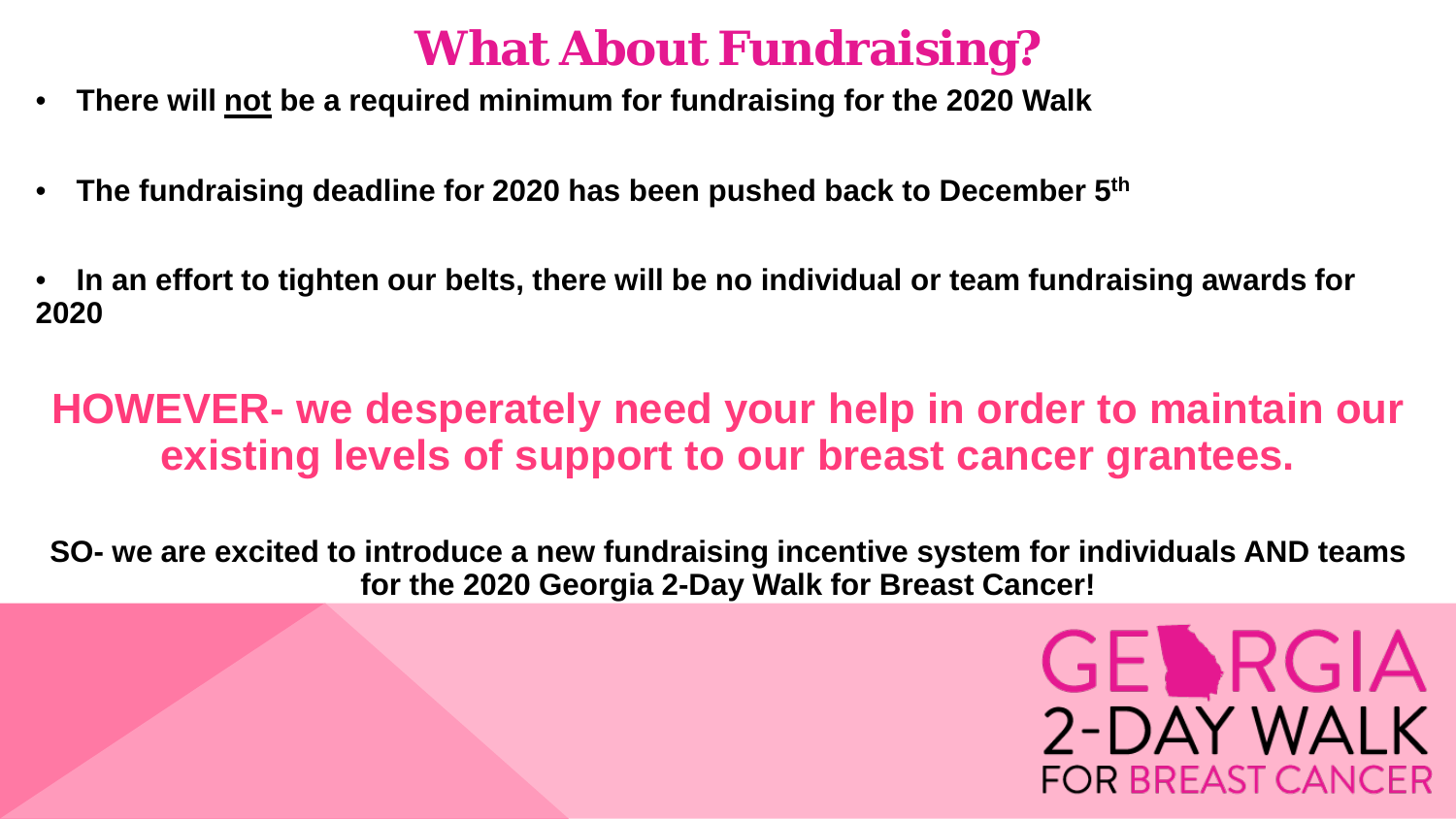#### **2020 Walk Individual Fundraising Incentives**

- **At each of the fundraising milestones below, you'll be rewarded with a 2-Day prize!**
	- \$75: 2-Day Walk Car Magnet (new design for 2020!)
	- \$150: 2-Day Walk water bottle
	- \$250: 2-Day Walk headband
	- \$500: 2-Day Walk journal
	- \$750: 2-Day Walk portable Bluetooth speaker
	- \$1,000: 2-Day Walk blanket
	- \$1,200: Walk for One\* personalized flag

*\*\$1,200 is the approximate cost to take a woman from start to finish in the breast cancer diagnostic process.*

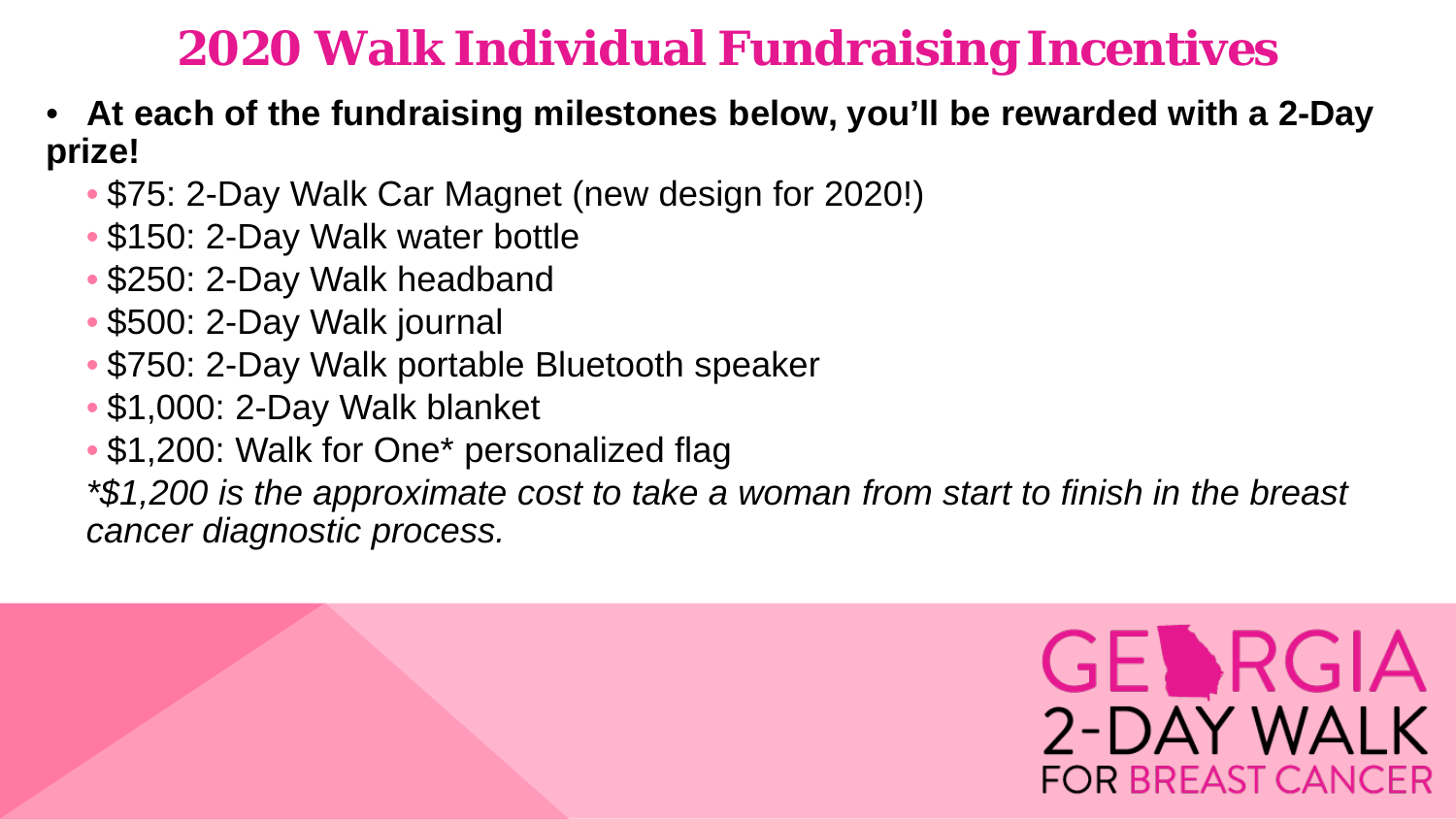#### **2020 Walk Team Fundraising Incentives**

- **At each of the fundraising milestones below, your team will receive the following items to be used at the 2021 Georgia 2-Day Walk for Breast Cancer!**
	- \$10,000: a 3'x3' vinyl banner with your team's name on it to be used during Opening and Closing Ceremonies
	- \$25,000: a flag with your team's name on it to be used/displayed during Opening and Closing Ceremonies
	- \$50,000: ITJ will give you a Big Frog gift certificate to cover the cost of your team's t-shirts!



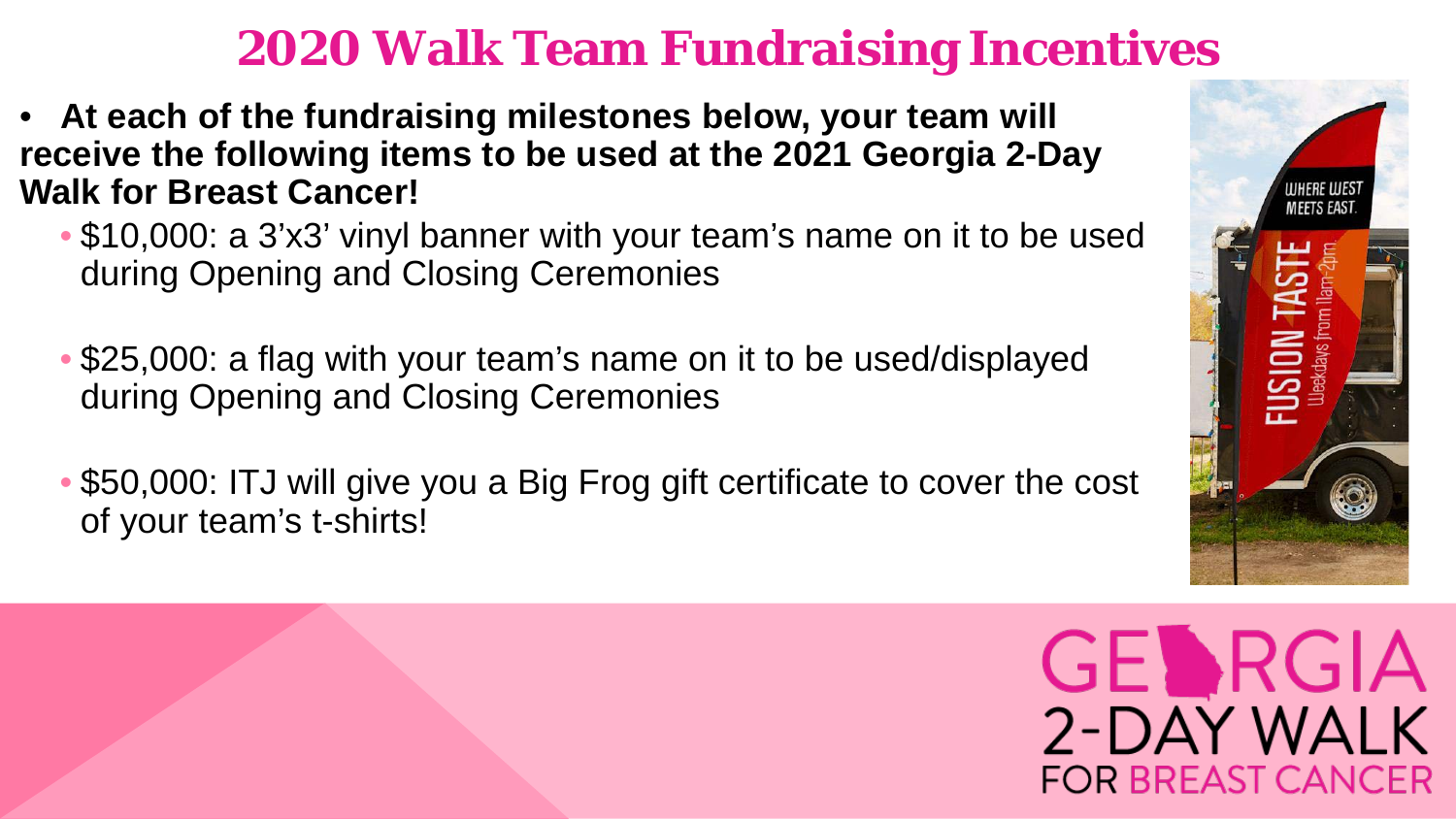#### **So What Happens Now?**

- **With the outbreak of COVID-19, we need help catching up on our fundraising for 2020, and we have a plan to get back on track- WITH YOUR HELP!**
- **We want to move our fundraising thermometer up to \$300,000 by July 10th to get back on track to our 2019 fundraising levels.** 
	- We are challenging every participant (walker & crew) to raise \$50/week for the next 8 weeks. If all our registered walkers meet this challenge, we will raise \$226,800, putting us ahead of where we were in 2019- woo hoo!
	- *But there's more…*

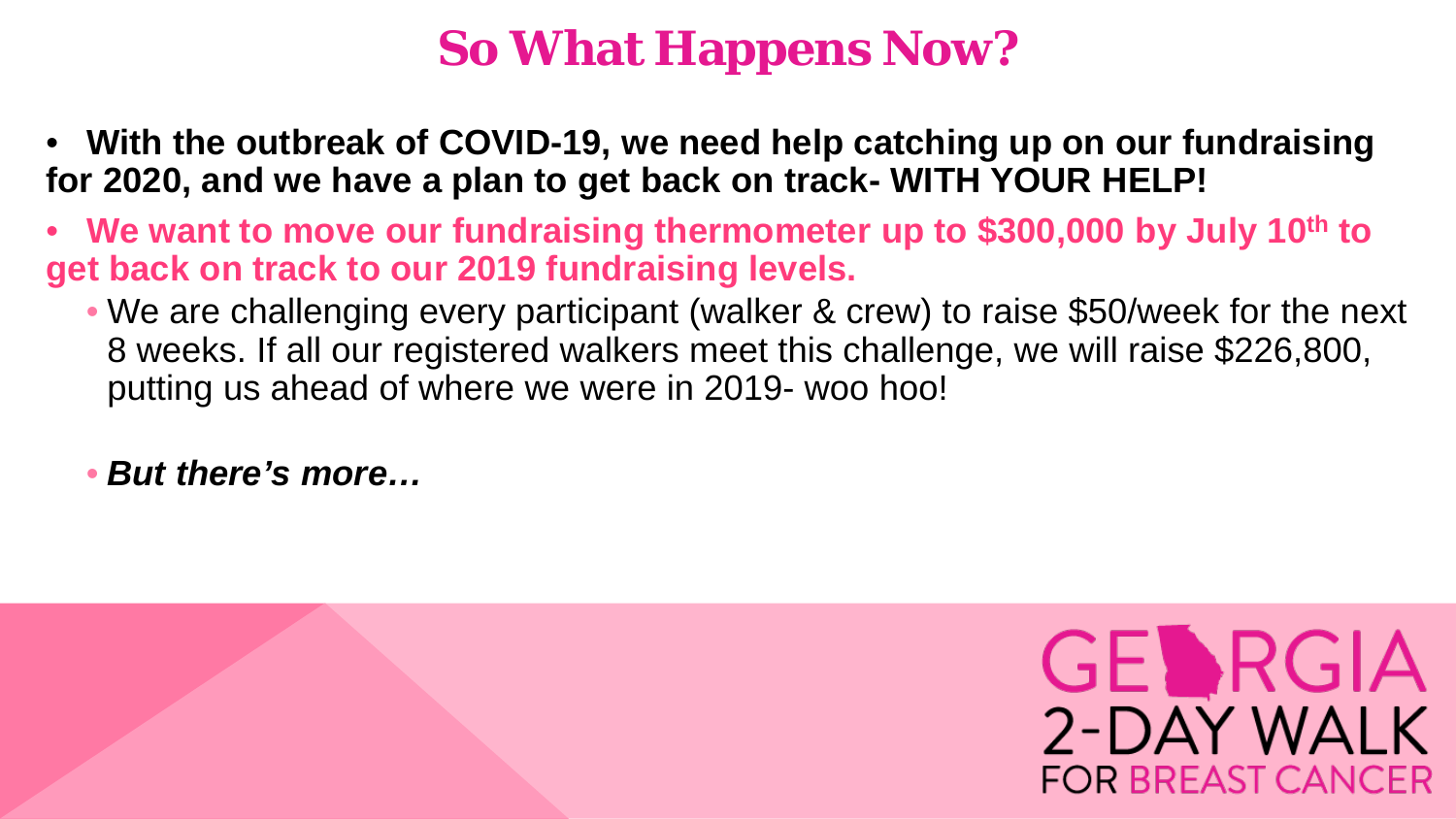#### **The Rookie Challenge**

• Many of you will remember our founder's son, Lon Passoff, issuing a challenge at Closing Ceremonies in 2019 for each of us to recruit a rookie in 2020!

• With our 2020 Virtual 2-Day Walk registration price of \$35, recruiting a rookie is now easier than ever!



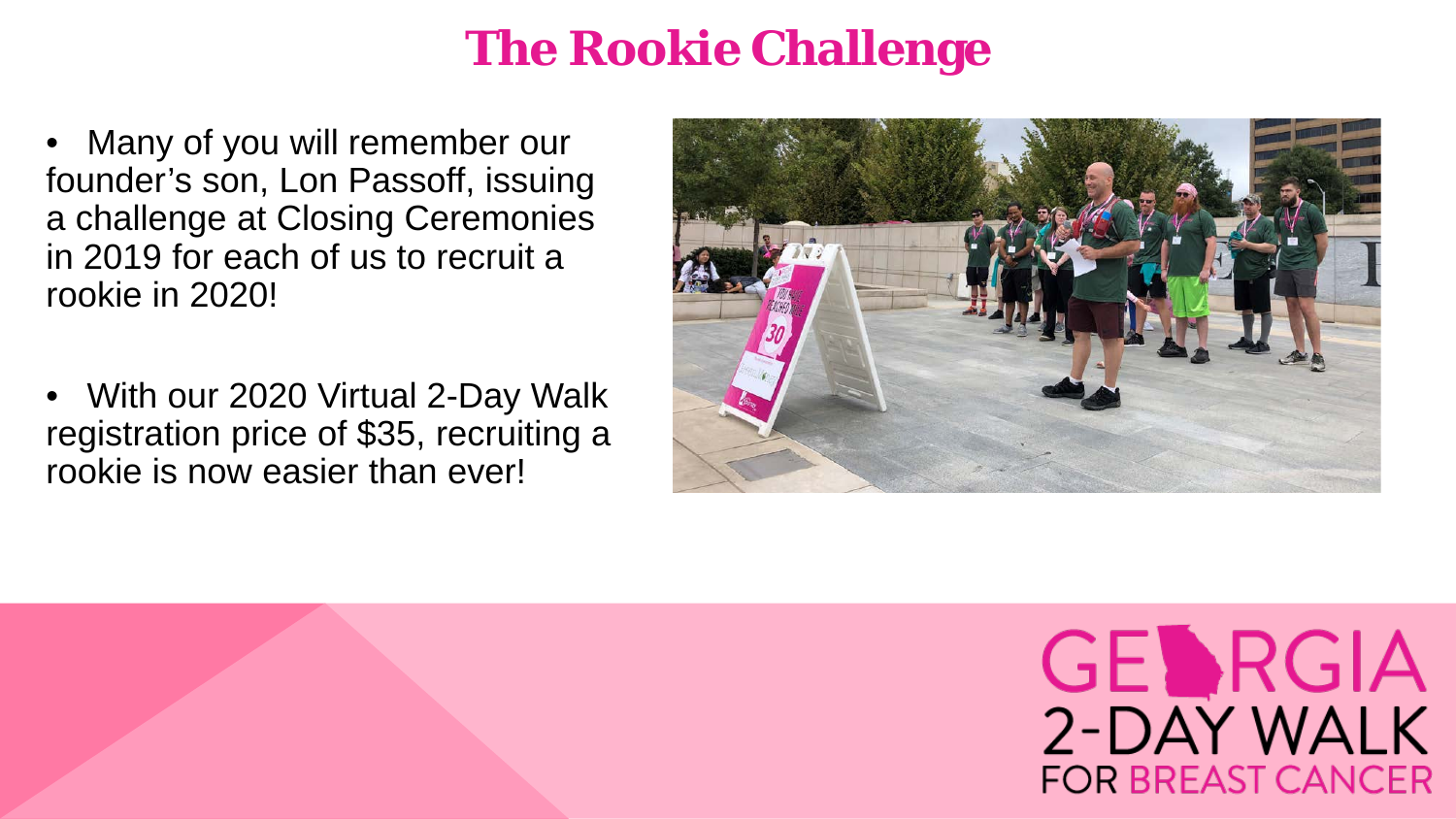#### **The Rookie Challenge**

- We want to recruit 100 rookies by July 10, and you can help by sharing this link https://itsthejourney.org/get-involved/ (copy from the Chat Box->) on your Facebook page. Invite your friends and family to join you virtually this year by registering at the \$35 Virtual Walker level!
- **As a reminder, all registered 2020 participants receive:**
	- Access to our bi-weekly Adventures & MoveSpring Virtual 2-Day Walk Experience
	- 2-Day Victory t-shirt
	- Year button
	- 2-Day credentials

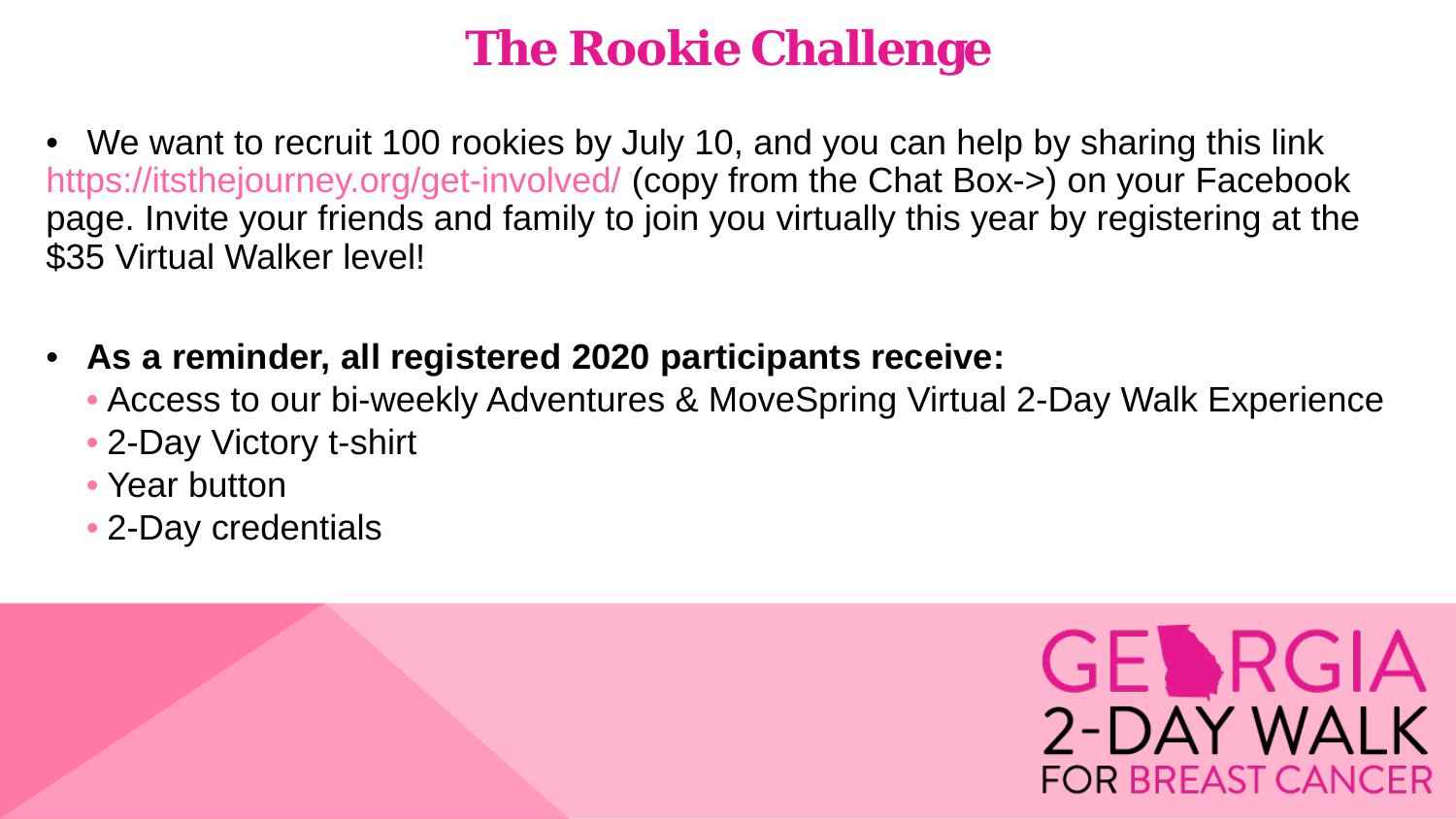#### **How Do I Fundraise During COVID-19?**

- **Your health, safety, and peace of mind come first! Adapt these suggestions based on your health, social distancing guidelines, and best judgement.**
- 1) Your MoveSpring page can connect to any fitness tracking device (ie. FitBit, Apple Watch, etc.) or even just your cell phone to track your steps! Once MoveSpring launches on August 10th, ask your supporters to pledge anywhere from 50 cents to \$1 for every mile you walk during one of our online Adventures or during the Georgia 2-Day Walk Experience!
- 2) Offer to do a porch drop beer run, bake sale, freezer meal, puzzle exchange, etc. for your friends in exchange for a donation.
- 3) Host a cocktail or coffee hour on Zoom & ask your friends to donate what they would've paid for drinks to your 2-Day fundraising page!
- 4) Host a COVID's Most Wanted auction- TP, Lysol wipes, bleach, etc.!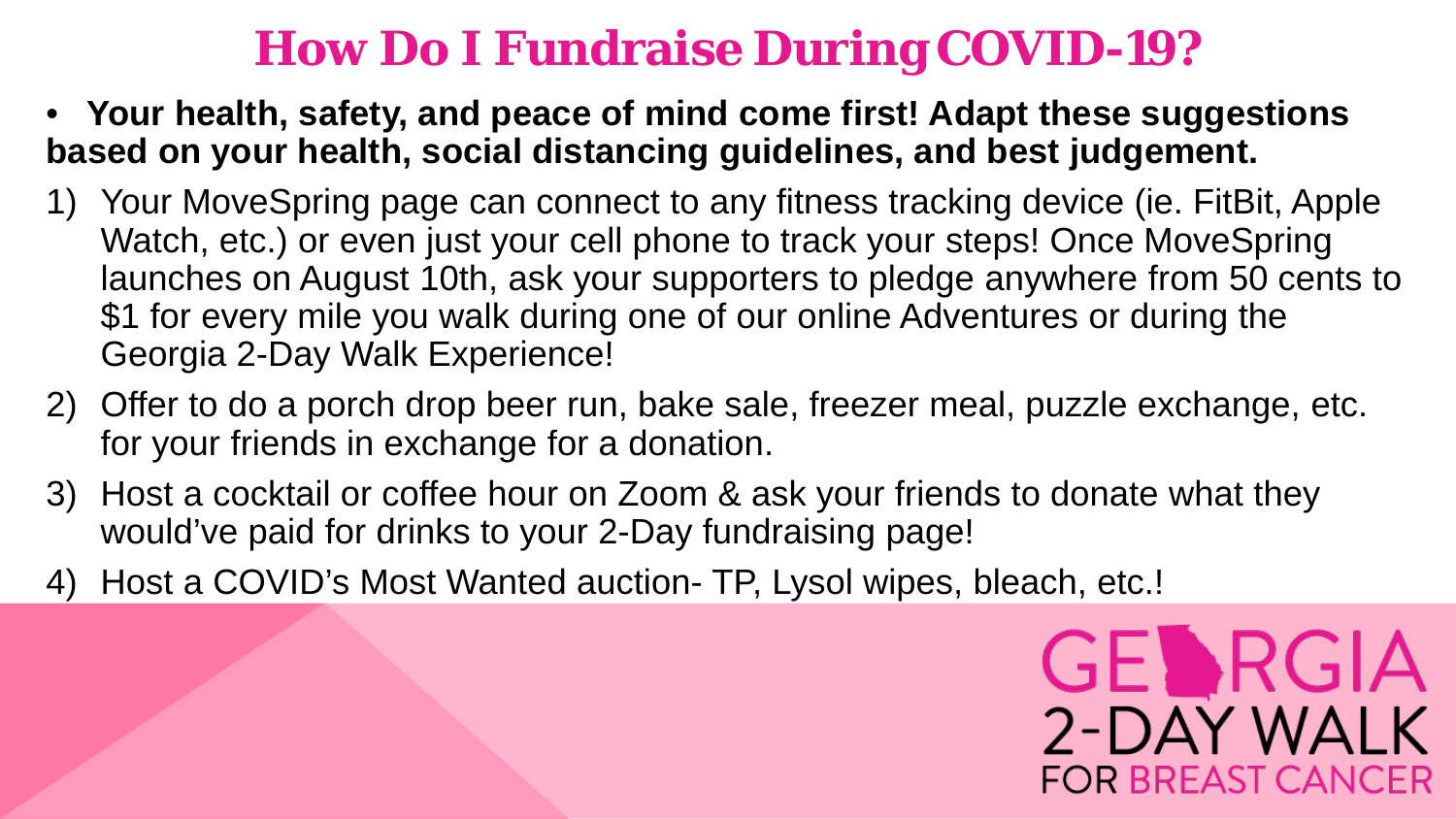#### **Need More Fundraising Ideas?**

- **Join us on Zoom for our next Pink Drink Social Club this Thursday! We'll be mixing up custom cocktails (& mocktails!), and brainstorming ideas on how to fundraise!**
- We'll also discuss in more detail how to piggyback off our Adventures in your fundraising efforts!

*Thursday, May 21st, 5:30 pm Facebook Event Link in Chat Box->*

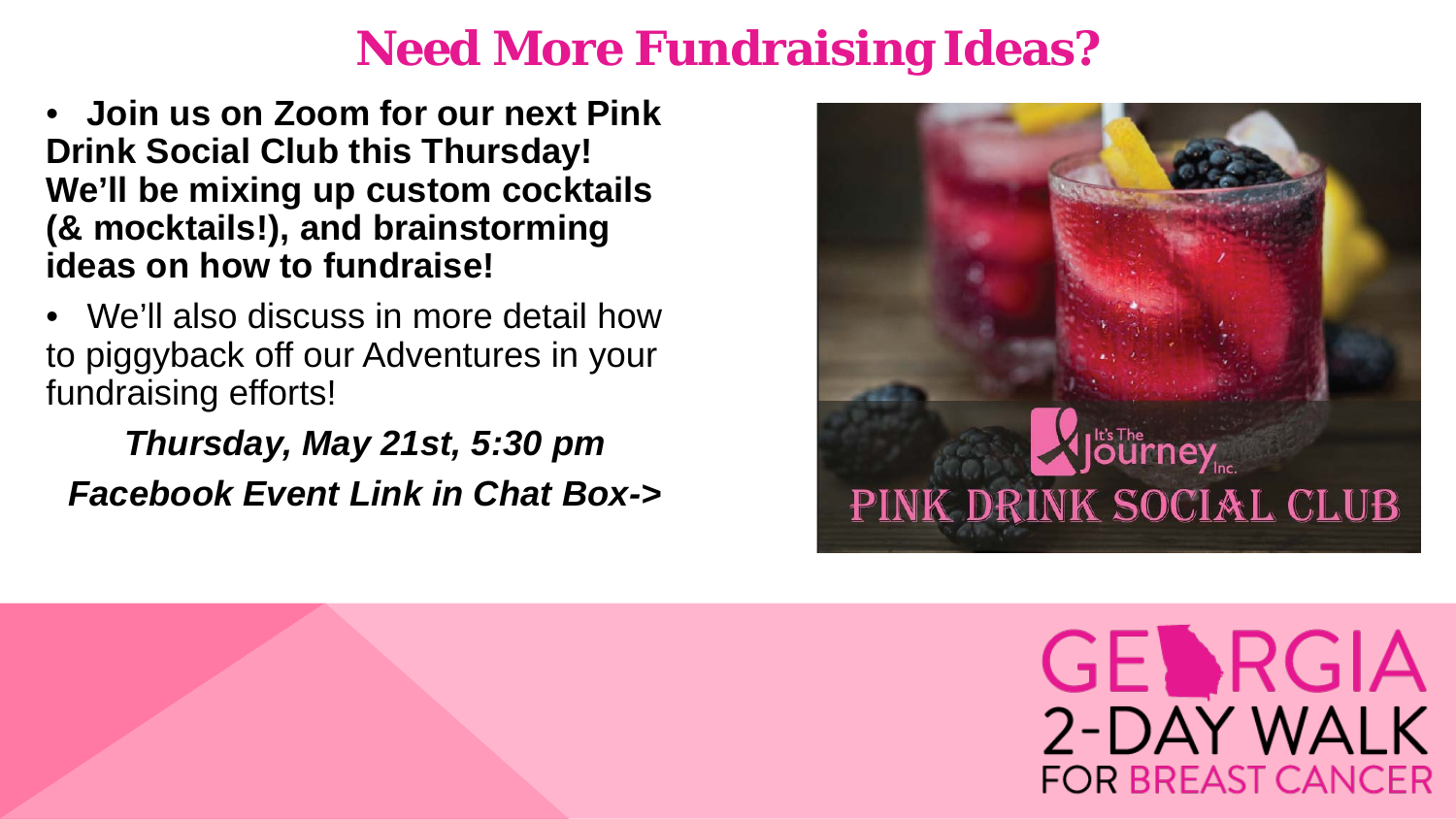#### **Tell Me More About the Adventures!**

- **On Friday, June 12th, we will launch our bi-weekly Adventure series!** 
	- These Adventures will encourage you to get out and train for the 2020 Georgia 2-Day Walk Experience, and will include awesome Inspiration Locations to check out all throughout the state. Feeling cooped up at home? You'll have the opportunity to fulfill your Adventure miles while exploring beautiful sites throughout the state!
	- We'll also have Challenges, like our Rookie Challenge, to encourage new faces to join our 2-Day family, and to further incentivize your fundraising efforts!
	- On August 10<sup>th</sup>, our Adventures will migrate over to our MoveSpring platform, and you'll be able to share your mileage with the whole community, compete on our mileage leaderboard, and encourage your donors to pledge support based on your mileage completion!

**GELARGIA**<br>2-DAY WALK

**FOR BREAST CANCER**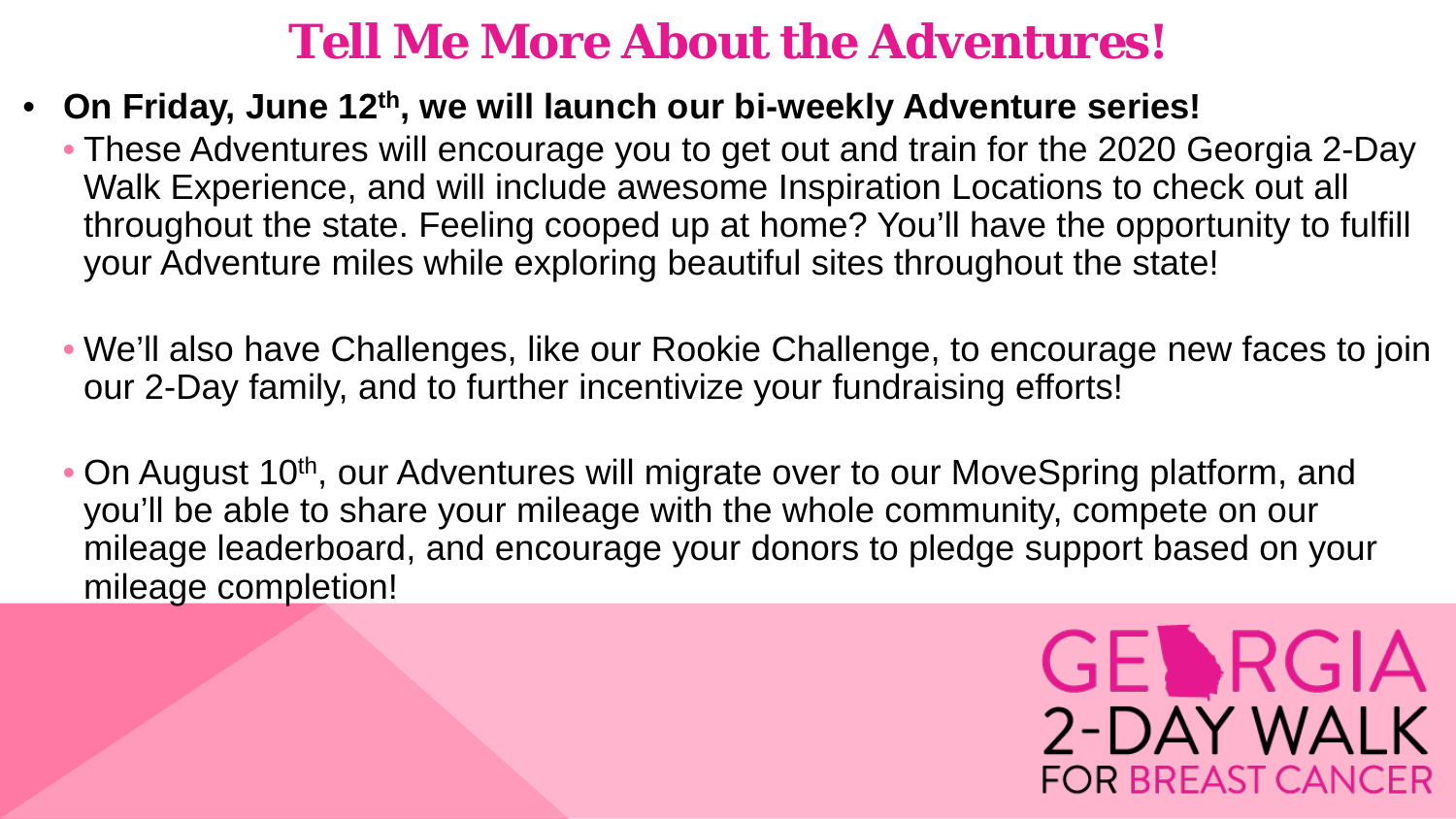#### **2-Days Becomes 2-Weeks…**

- **Our Adventures all lead up to the main event, the 2020 Georgia 2-Day Walk for Breast Cancer Experience!**
	- This year, instead of 2 Days, you'll have 2 Weeks to complete your 30 miles!
	- Beginning Monday, September 21<sup>st</sup>, you can start racking up your miles for the 2020 Georgia 2-Day Walk Experience on MoveSpring! You'll still be traveling 30 miles throughout Atlanta, and will still "see" some of our wonderful partners at B'Rest Stops (called "Milestones" in MoveSpring") approximately every 2.5 miles!
	- Each Milestone will unlock video or picture messages to help bring the 2-Day experience to you wherever you are
	- On Sunday, October 4<sup>th</sup>, we will head out together for our final mile, culminating in a Facebook Live Closing Ceremonies Experience at 12:00 pm, so that we can all celebrate together! More details TBA as we get closer!

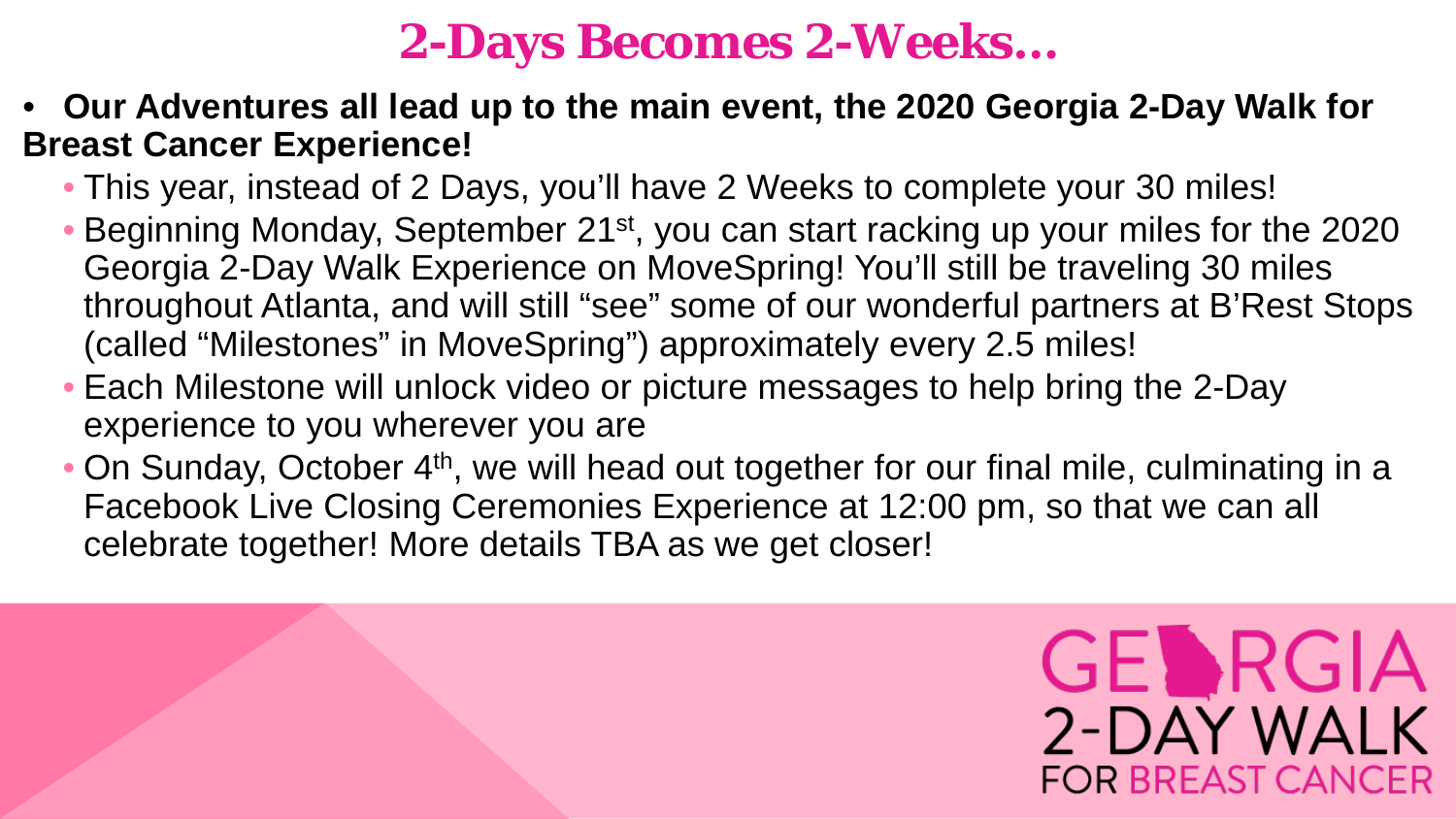#### **Personal Pages, Transfers, & Registration**

- **You will still use your Frontstream 2-Day Walk personal pages for fundraising**
- **Team captains can transfer funds out of the team account into individual team member accounts, but there will be no person to person transfers for 2020**
- **No need for commitment forms since there are no longer fundraising minimums**
- **You can still use the same links to register, and the \$35 Virtual Registration type has been added to the registration page**
- **If you are already registered, please do NOT register again**